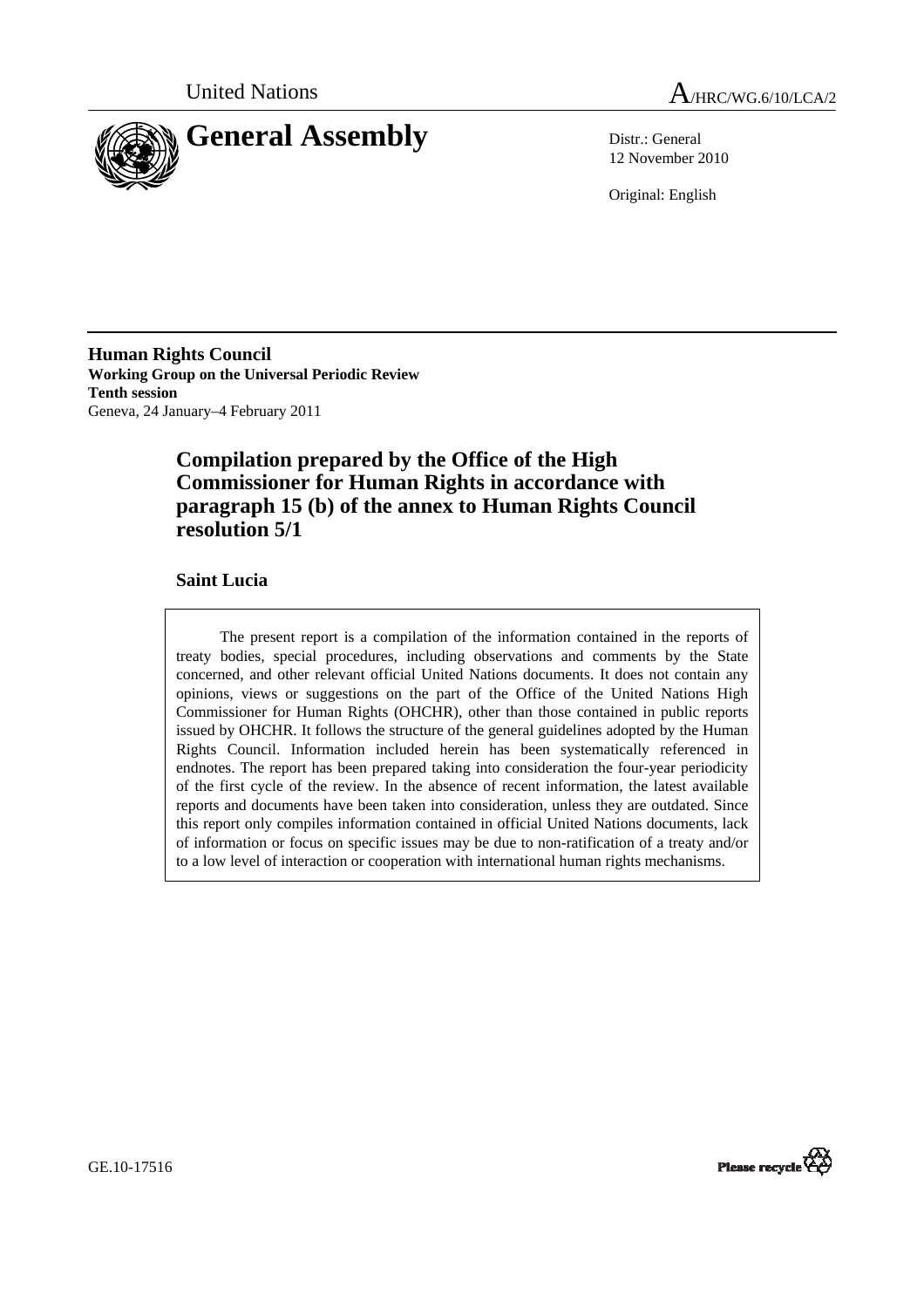# **I. Background and framework**

## **A. Scope of international obligations1**

| Universal human rights<br>treaties <sup>2</sup> | Date of ratification,<br>accession or succession | Declarations/reservations | Recognition of specific<br>competences of treaty<br><i>bodies</i> |
|-------------------------------------------------|--------------------------------------------------|---------------------------|-------------------------------------------------------------------|
| <b>ICERD</b>                                    | 14 Feb. 1990                                     | None                      | Individual<br>complaints (art. 14):<br>N <sub>0</sub>             |
| <b>CEDAW</b>                                    | 8 Oct. 1982                                      | None                      |                                                                   |
| <b>CRC</b>                                      | 16 June 1993                                     | None                      |                                                                   |

Treaties to which Saint Lucia is not a party: ICESCR, OP-ICESCR<sup>3</sup>, ICCPR, ICCPR-OP 1, ICCPR-OP 2, OP-CEDAW, CAT, OP-CAT, OP-CRC-AC, OP-CRC-SC, ICRMW, CRPD, CRPD-OP and CED.

| Other main relevant international instruments                                                                             | Ratification, accession or succession |  |  |
|---------------------------------------------------------------------------------------------------------------------------|---------------------------------------|--|--|
| Convention on the Prevention and<br>Punishment of the Crime of Genocide                                                   | N <sub>0</sub>                        |  |  |
| Rome Statute of the International Criminal<br>Court                                                                       | N <sub>0</sub>                        |  |  |
| Palermo Protocol <sup>4</sup>                                                                                             | N <sub>0</sub>                        |  |  |
| Refugees and stateless persons <sup>5</sup>                                                                               | N <sub>0</sub>                        |  |  |
| Geneva Conventions of 12 August 1949 and Yes, except Additional Protocol III<br>Additional Protocols thereto <sup>6</sup> |                                       |  |  |
| $\rm ILO$ fundamental conventions <sup>7</sup>                                                                            | Yes, except Convention No. 138        |  |  |
| <b>UNESCO</b> Convention against<br>Discrimination in Education                                                           | N <sub>0</sub>                        |  |  |

1. In 2006, the Committee on the Elimination of Discrimination against Women (CEDAW) encouraged Saint Lucia to consider ratifying ICESCR, ICCPR, CAT and ICRMW,<sup>8</sup> and recommended that the country promptly ratify the Palermo Protocol.<sup>9</sup> The Committee also encouraged Saint Lucia to ratify OP-CEDAW and to accept, as soon as possible, the amendment to article 20, paragraph 1, of the Convention.<sup>10</sup>

2. In 2005, the Committee on the Rights of the Child (CRC) recommended that Saint Lucia ratify OP-CRC-SC and OP-CRC-AC.<sup>11</sup> It further recommended that Saint Lucia ratify ILO Convention No. 138 (1973) concerning Minimum Age for Admission to Employment,<sup>12</sup> and consider ratifying the Hague Convention on Protection of Children and Cooperation in respect of Intercountry Adoption.<sup>13</sup>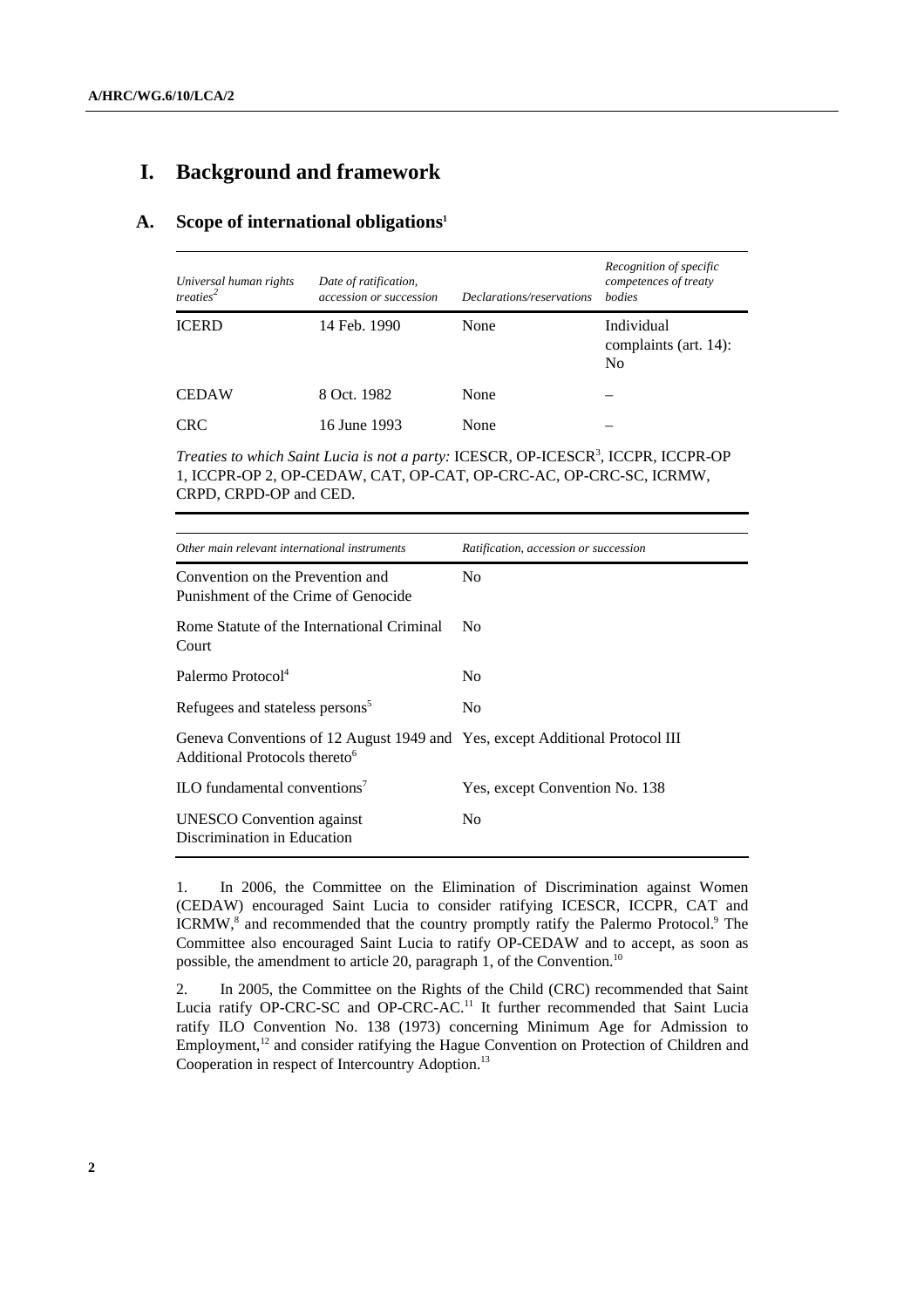3. In 2004, the Committee on the Elimination of Racial Discrimination (CERD) recommended that Saint Lucia make the optional declaration provided for in article 14 of the Convention, and ratify the amendment to article 8, paragraph 6, of the Convention.<sup>14</sup>

4. The United Nations High Commissioner for Refugees (UNHCR) encouraged Saint Lucia to accede to the 1951 Convention relating to the Status of Refugees and its 1967 Protocol, as well as the 1954 Convention relating to the Status of Stateless Persons and the 1961 Convention on the Reduction of Statelessness.15

## **B. Constitutional and legislative framework**

5. In 2006, CEDAW urged Saint Lucia, inter alia, to clarify the status of the Convention in the domestic legal system and to ensure that it becomes fully applicable<sup>16</sup> and to incorporate fully, in its constitution or other appropriate legislation, the definition of discrimination against women, providing for temporary special measures in accordance with the Convention.<sup>17</sup> The Committee also welcomed the entry into force of the Criminal Code (No. 9) in 2005, which includes new provisions on sexual offences and which permits abortion under certain circumstances, and the entry into force of the Domestic Violence Act of 1994.<sup>18</sup>

6. In 2005, CRC was concerned that existing legislation did not fully reflect the principles and provisions of the Convention, for example regarding non-discrimination, corporal punishment and juvenile justice.<sup>19</sup>

7. CRC was also concerned at the definition of juveniles as persons under 16 years of age, which in practice means that children who are 16 and 17 years old do not receive the protection provided for persons under the age of 16.<sup>20</sup> The Committee recommended that Saint Lucia change its laws to ensure that all persons under 18 are provided with the same protection and guarantees, inter alia, in the areas of child protection, child maintenance and juvenile justice.<sup>21</sup>

## **C. Institutional and human rights infrastructure**

8. As of 6 September 2010, Saint Lucia does not have a national human rights institution accredited by the International Coordinating Committee of National Institutions for the Promotion and Protection of Human Rights (ICC).<sup>22</sup>

9. In 2006, CEDAW noted with concern the weak institutional capacity of the current national machinery for the advancement of women. The Committee called on Saint Lucia to give urgent priority to the strengthening of the national machinery, and to provide it with the authority, decision-making power and human and financial resources that are necessary.23

10. In 2005, CRC recommended that Saint Lucia establish an independent body for monitoring the implementation of the Convention in accordance with the principles relating to the status of national institutions for the promotion and protection of human rights (the Paris Principles). Such a body should be provided with adequate resources, be easily accessible to children; and deal with complaints from children in a child-friendly and childsensitive matter.<sup>24</sup>

## **D. Policy measures**

11. In 2005, Saint Lucia adopted the Plan of Action (2005-2009) for the World Programme for Human Rights Education focusing on the national school system.<sup>25</sup>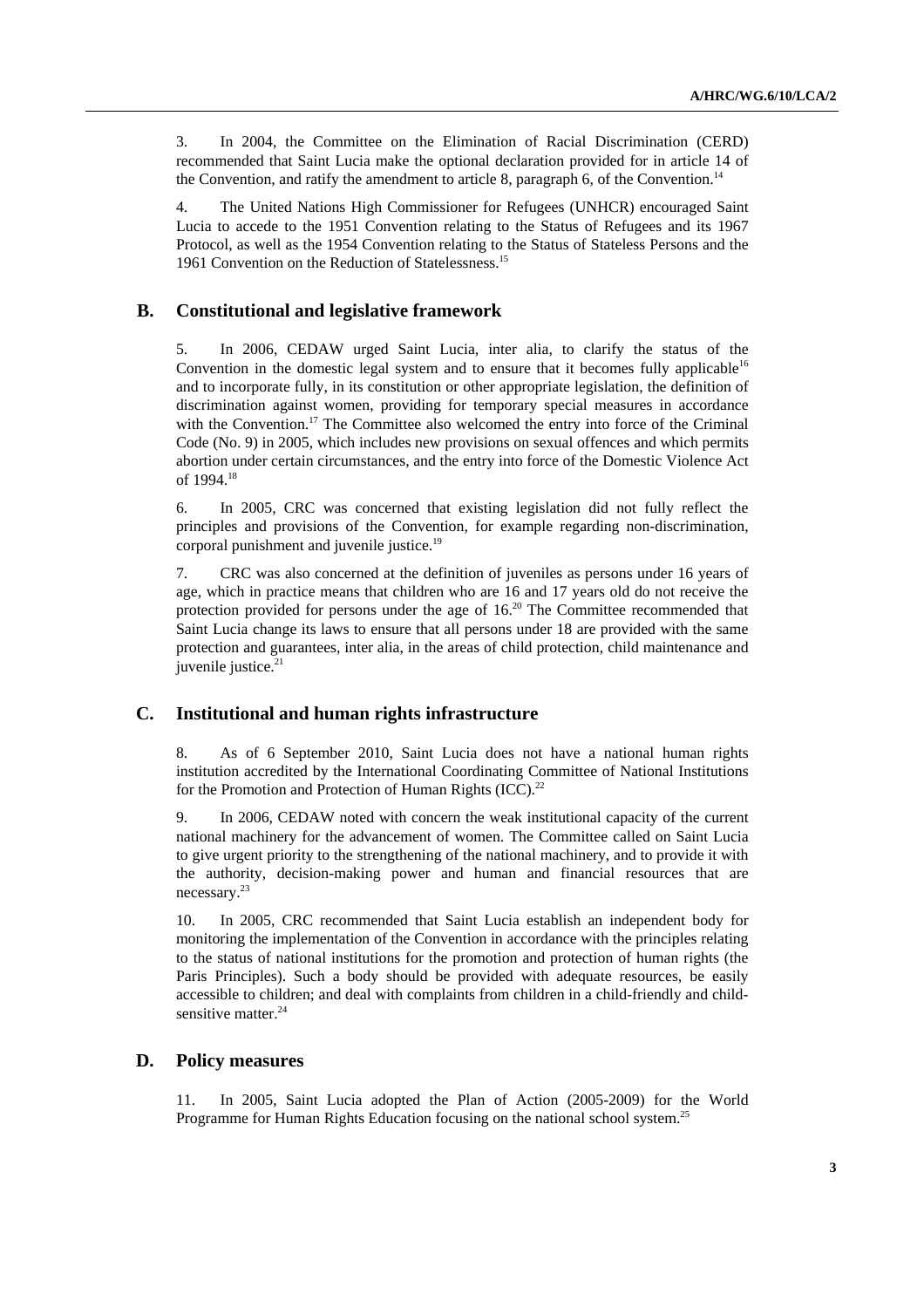12. Also in 2005, CRC urged Saint Lucia to strengthen its efforts to develop and implement a comprehensive national plan of action for the full implementation of the Convention.<sup>26</sup>

# **II. Promotion and protection of human rights on the ground**

## **A. Cooperation with human rights mechanisms**

### **1. Cooperation with treaty bodies**

| Treaty body <sup>27</sup> | Latest report<br>submitted and<br>considered | Latest concluding<br>observations                                | Follow-up response | Reporting status                                   |
|---------------------------|----------------------------------------------|------------------------------------------------------------------|--------------------|----------------------------------------------------|
| <b>CERD</b>               |                                              | Reviewed in 1998<br>and in 2004 in the<br>absence of a<br>report |                    | Initial report overdue<br>since 1991               |
| <b>CEDAW</b>              | 2005                                         | June 2006                                                        |                    | Seventh report<br>overdue since 2007               |
| <b>CRC</b>                | 2004                                         | June 2005                                                        |                    | Combined second to<br>fourth report due in<br>2010 |

13. In March 2004, CERD, in the absence of a report, considered the situation in Saint Lucia with respect to the implementation of the Convention, based, inter alia, on information from other United Nations bodies and from its previous consideration of the situation in Saint Lucia in 1998, and adopted provisional observations.<sup>28</sup> CERD regretted that Saint Lucia had never reported to the Committee since its ratification of the Convention in 1990.<sup>29</sup>

### **2. Cooperation with special procedures**

| Standing invitation issued                                | No                                                                                                                          |  |  |
|-----------------------------------------------------------|-----------------------------------------------------------------------------------------------------------------------------|--|--|
| Latest visits or mission reports                          |                                                                                                                             |  |  |
| Visits agreed upon in principle                           |                                                                                                                             |  |  |
| Visits requested and not yet agreed upon                  |                                                                                                                             |  |  |
| <i>Facilitation/cooperation during missions</i>           |                                                                                                                             |  |  |
| Follow-up to visits                                       |                                                                                                                             |  |  |
| Responses to letters of allegations and<br>urgent appeals | During the period under review, no<br>communications were sent.                                                             |  |  |
| Responses to questionnaires on thematic<br>issues         | Saint Lucia did not respond to any of the 23<br>questionnaires sent by special procedures<br>mandate holders. <sup>30</sup> |  |  |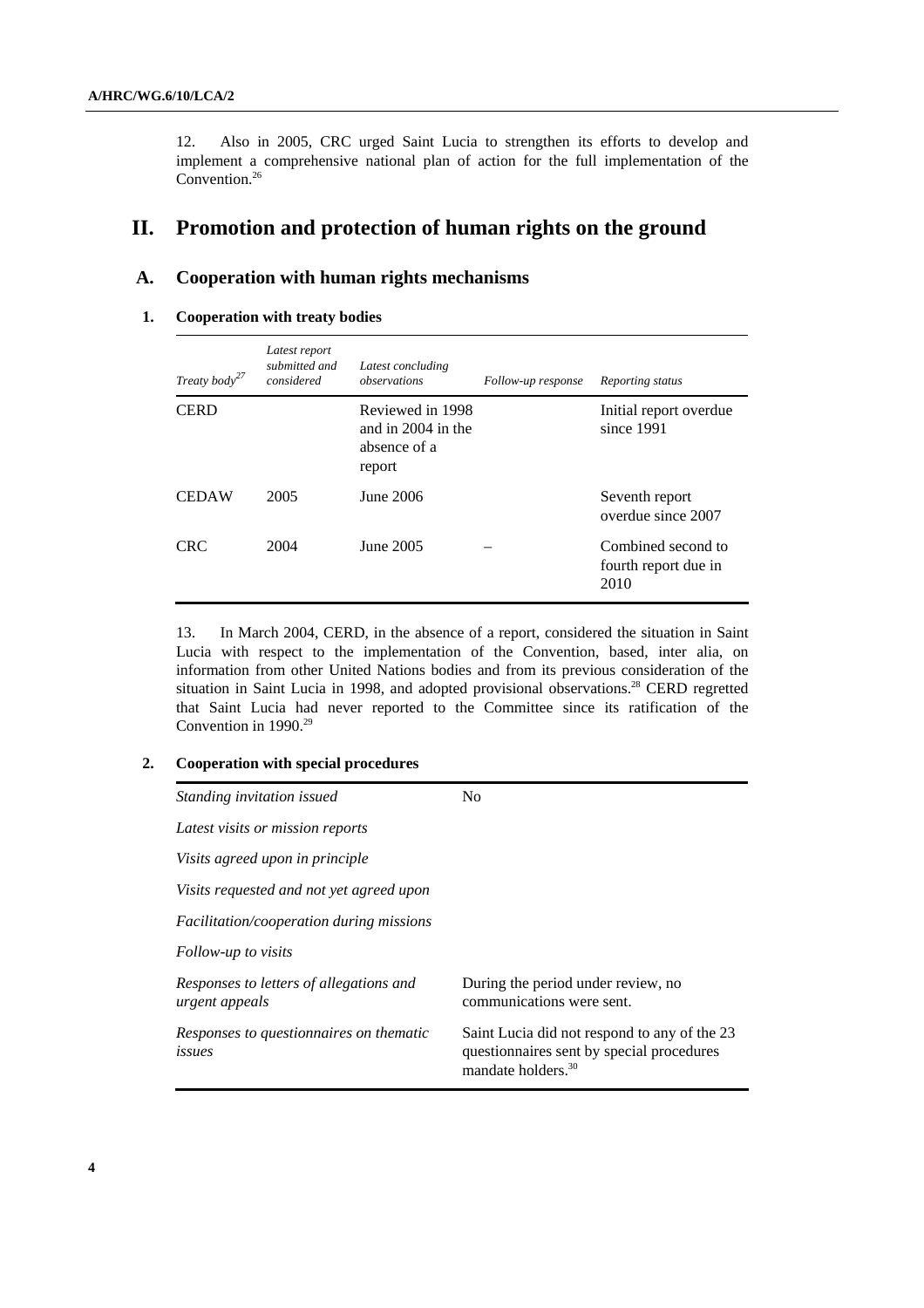## **B. Implementation of international human rights obligations**

#### **1. Equality and non-discrimination**

14. In 2006, CEDAW was concerned that gender-based stereotypical attitudes about the roles of women and men persisted, and that those were reflected in women's disadvantages and unequal situation in many areas, including in public life and decision-making, in the work place, and in marriage and family relations.<sup>31</sup> It recommended that Saint Lucia take comprehensive measures to overcome stereotypical attitudes and expectations regarding the roles of women and men in society and in the family and that such measures include awareness-raising efforts.32

15. In 2004, CERD was concerned by reports of the alleged inclusion in certain school textbooks of racist passages concerning the Bethechilokono people. It urged Saint Lucia to delete all racist content from school textbooks, to take measures to punish those who make such references, to provide education that will eliminate racial prejudices and to promote understanding and tolerance among different racial and ethnic groups.<sup>33</sup>

16. In 2005, CRC urged Saint Lucia to raise its efforts to ensure that existing laws fully comply with article 2 of the Convention and to abolish as a matter of priority all discriminatory provisions regarding children born out of wedlock.<sup>34</sup>

17. CRC was concerned about the lack of a national policy or legislation ensuring the right of children with all types of disabilities to the enjoyment of a full and decent life with the assurance of self-dignity and self-reliance<sup>35</sup> and recommended that Saint Lucia adopt a comprehensive policy for children with disabilities.<sup>36</sup>

#### **2. Right to life, liberty and security of the person**

18. As regards the death penalty, the Secretary-General stated in 2010 that Saint Lucia was among those that moved from retentionist to de facto abolitionist, as it had not executed the death penalty for over 10 years, $37$  and indicated that Saint Lucia's last date of execution was 1995.<sup>38</sup> The Secretary-General nevertheless noted that 17 States, including Saint Lucia, in the de facto abolitionist category had registered their opposition to General Assembly resolution 62/149 entitled "moratorium on the use of the death penalty" by including their names in a note verbale addressed to him. Fifteen of them, including Saint Lucia, voted against the resolution in 2008.<sup>39</sup>

19. In 2004, CERD noted with concern that, according to information available to it, the prison population was allegedly subjected to deplorable conditions, largely owing to overcrowding. The Committee requested Saint Lucia to provide it with statistical data on the ethnic composition of the prison population.<sup>40</sup>

20. In 2010, the ILO Committee of Experts on the Application of Conventions and Recommendations (ILO Committee of Experts) reiterated the principle that prisoners shall not be hired to, or placed at the disposal of private individuals, companies or associations, and expressed its hope that section 67 (2) of the Prison Rules 1964 would be formally repealed so as to bring legislation into conformity with ILO Convention No. 29 (1930) concerning Forced or Compulsory Labour.<sup>41</sup>

21. In 2006, CEDAW was concerned about the persistence of violence against women and lack of public awareness of this issue, as well as an apparent lack of effective enforcement of existing legislation. The Committee was also concerned about insufficient measures aimed at preventing violence against women.<sup>42</sup> It called on Saint Lucia to, inter alia*,* intensify its awareness-raising efforts about violence against women; to put in place concrete prevention efforts and sensitization measures; to put in place training measures aimed at judicial officers; and to ensure that perpetrators are speedily brought to justice.<sup>43</sup>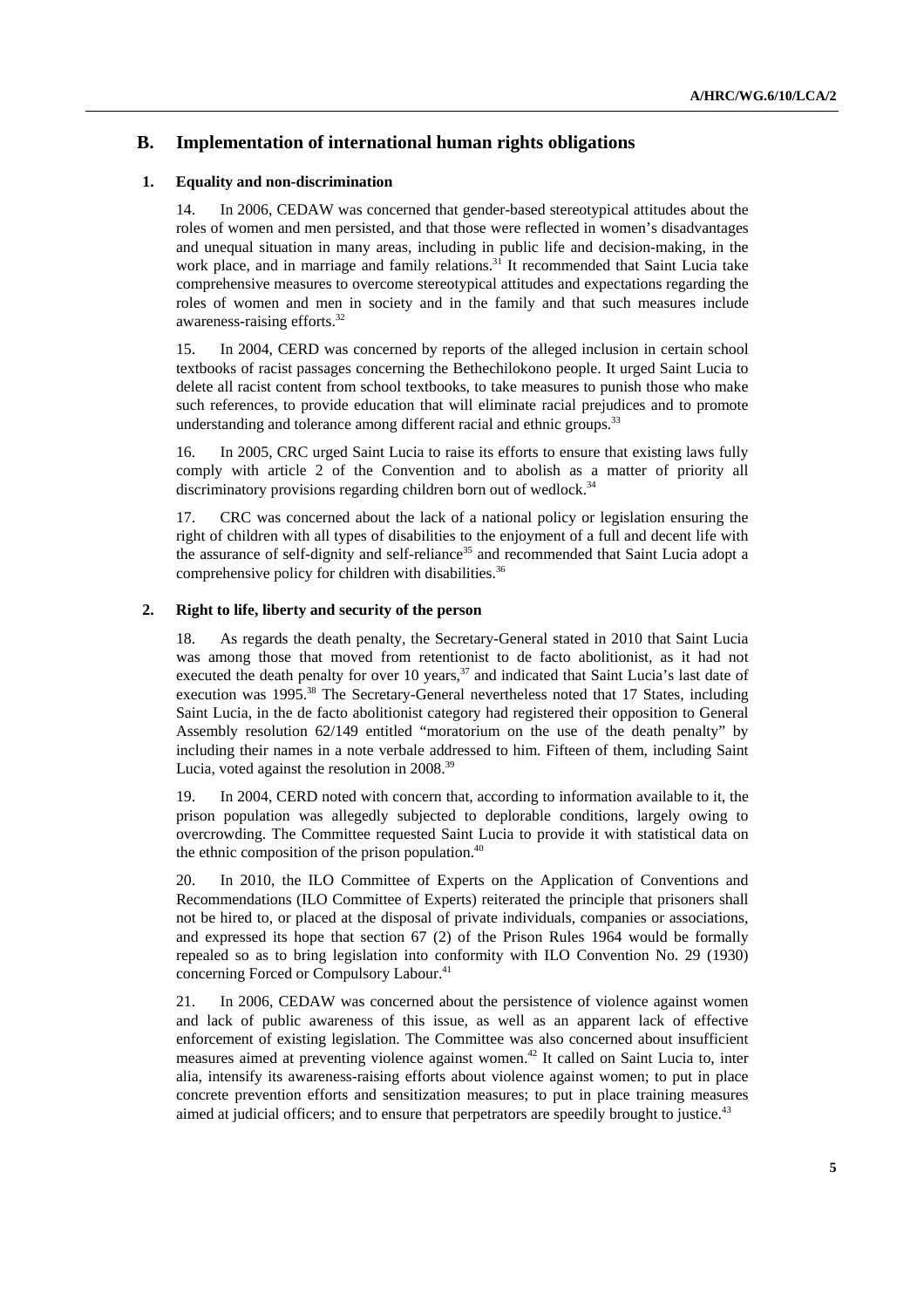22. CEDAW was also concerned about the causes and extent of prostitution, and the apparent lack of awareness on the part of Saint Lucia of the scale of this phenomenon in the tourism industry.44 The Committee called on Saint Lucia to, inter alia, address the link between tourism and prostitution, including the demand for prostitution. Saint Lucia should ensure the effective prosecution and punishment of those who exploit prostitution.<sup>45</sup>

23. In 2010, the ILO Committee of Experts noted that, according to a 2005 report by the International Organization for Migration, trafficking trends in Saint Lucia were for the purposes of domestic servitude, forced labour and sexual exploitation, in particular.<sup>46</sup>

24. CRC was encouraged that a draft protocol for the management of child abuse and neglect in Saint Lucia had been drawn up to deal with the identification, reporting, treatment and management of abuse and neglect cases; however, it remained concerned that the draft protocol had not yet been enacted and that subsequent safeguards and complaint procedures had not been structured and fully implemented.<sup>47</sup>

25. CRC recommended that Saint Lucia adopt and implement as a matter of priority the draft protocol in order to ensure the establishment of programmes for psychological and physical recovery and social reintegration for victims of sexual abuse and any other child victims of abuse, neglect, ill-treatment, violence or exploitation; and that recruitment and training programmes are ongoing for all professionals who may have to deal with the investigation and treatments of cases of child abuse and neglect.<sup>48</sup>

26. A 2006 UNICEF report indicated that sexual abuse was the most highly reported form of child abuse in Saint Lucia. Children living in poverty are thought to be more vulnerable to abuse and maltreatment, and children in overcrowded dwellings at greater risk of incest and sexual abuse.<sup>49</sup> Furthermore, crime, the illegal drug trade and gang violence presented a significant risk to children in Saint Lucia.50

27. CRC noted with appreciation that the problem of sexual abuse had been recognized by Saint Lucia, however it remained concerned that the scope of the issue has not been fully and systematically uncovered and that existing legislation protecting children from sexual abuse and exploitation did not explicitly refer to the male child.<sup>51</sup> The Committee recommended that Saint Lucia: undertake a comprehensive study on the sexual exploitation and abuse of children and that the data be used to design policies and programmes to prevent commercial sexual exploitation of children; adopt legislative measures and ensure protection from sexual abuse and exploitation for both boys and girls; and train law enforcement officials, social workers and prosecutors on how to receive, monitor, investigate and prosecute complaints.<sup>52</sup>

28. In 2005, CRC was concerned at the fact that corporal punishment was a lawful way of disciplining children, both under the Children and Young Persons Act and the Education Act. The Committee was further concerned that corporal punishment was widely practised as a highly-favoured method of punishment.<sup>53</sup> It recommended that Saint Lucia amend its legislation to explicitly prohibit corporal punishment in the family, schools and institutions; conduct awareness-raising campaigns to inform the public about the negative impact of corporal punishment on children; and ensure that positive, participatory, non-violent forms of discipline are administrated in a manner consistent with the Convention.54

29. CRC was also concerned that Saint Lucia had no provisions for the classification of hazardous and non-hazardous work, as well as regulations guiding the conditions of employment. The Committee was further concerned about child labour in the informal economy in urban areas.<sup>55</sup> It recommended that Saint Lucia adopt a comprehensive legal framework for children engaged in the workforce which is in compliance with the Convention on the Rights of the Child as well as ILO Convention No. 182 (1999) concerning the Prohibition and Immediate Action for the Elimination of the Worst Forms of Child Labour.<sup>56</sup>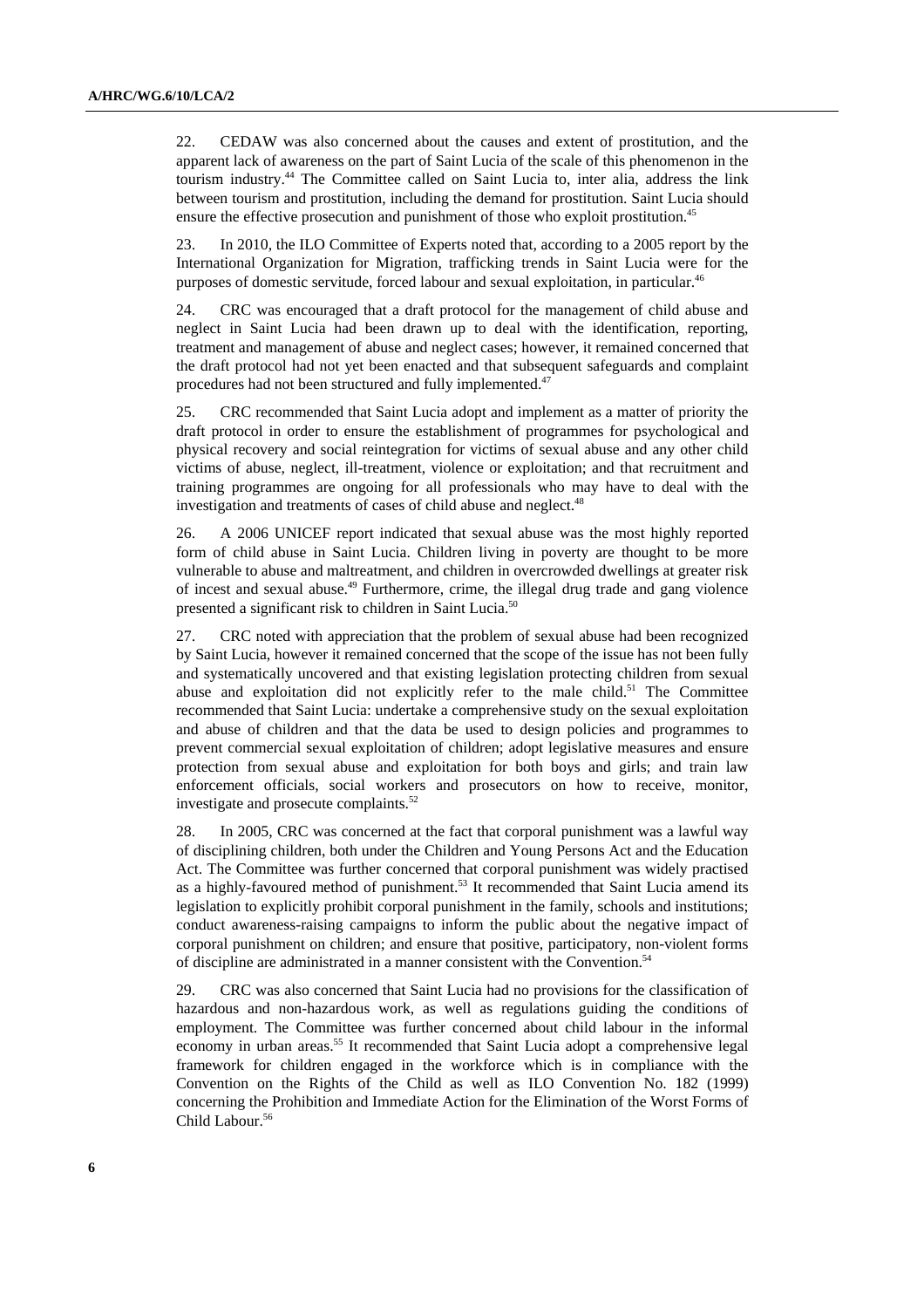30. In 2010, the ILO Committee of Experts noted that the national legislation did not appear to contain any provision addressing child pornography or prohibiting the use, procuring or offering of a child under 18 years for the production and trafficking of drugs. It accordingly requested the Government to indicate the measures taken or envisaged to ensure that the use, procuring or offering of a child below 18 years for the production of pornography or for pornographic performances is prohibited and to take the necessary measures to ensure that the use, procuring or offering of a child under 18 years for the production and trafficking of drugs is prohibited. $57$ 

### **3. Administration of justice and the rule of law**

31. In 2005, regarding juvenile justice system, CRC was concerned, inter alia, that the sentence of life imprisonment was not excluded for persons below the age of 18 years; that rehabilitation and social reintegration for those persons below the age of 18 years who had been in conflict with the law were not emphasized within services meant to provide those benefits and that facilities and programmes for the rehabilitation and social reintegration of female juveniles who had been involved in the juvenile justice system did not exist.<sup>58</sup> The Committee recommended, inter alia, that Saint Lucia: abolish the provisions which allow the imposition of a life sentence on children aged 16 or 17 at the time of the commitment of the crime and ensure that children aged 16 and 17 are not considered as adults; abolish the criminalization of behavioural problems such as truancy and vagrancy; develop and implement alternative sanctions such as community service or restorative justice to make deprivation of liberty a measure of last resort; and establish a separate facility for custodial care of female juvenile offenders.<sup>59</sup>

#### **4. Right to privacy, marriage and family life**

32. In 2006, CEDAW was concerned that the Citizenship of Saint Lucia Act of 1979 contains provisions discriminatory to women who marry foreign nationals, and that no timetable had been set for its amendment.<sup>60</sup> The Committee recommended that the Act of 1979 be amended without delay.<sup>61</sup>

33. CEDAW was also concerned that the Civil Code contains discriminatory provisions, including a provision that calls for a wife's obedience to her husband. It was further concerned about the lack of provisions for divorce by mutual consent, as well as the potential for discrimination against women in cohabiting relationships, in particular with regard to property.<sup>62</sup> The Committee called on Saint Lucia to eliminate all discriminatory provisions in regard to marriage and family in the Civil Code, and to ensure that the rights of women in cohabiting relationships are protected.<sup>63</sup>

34. In 2005, CRC remained concerned by the father's sole right to custody of the child in cases of separation without providing for or reflecting the child's rights perspectives and views in final decisions.64 It strongly recommended that the country review the Civil Code of Saint Lucia of 1957 and ensure adequate protection of the rights of a separated parent and/or child.<sup>65</sup>

35. CRC recommended that Saint Lucia introduce legislation ensuring the child's right to contact or visit the parent when the child is deprived of a family environment, as well as establish a system to monitor the conditions of alternative care designated for children deprived of a family environment. Furthermore, the Committee recommended that Saint Lucia enhance family-based alternate care.<sup>66</sup>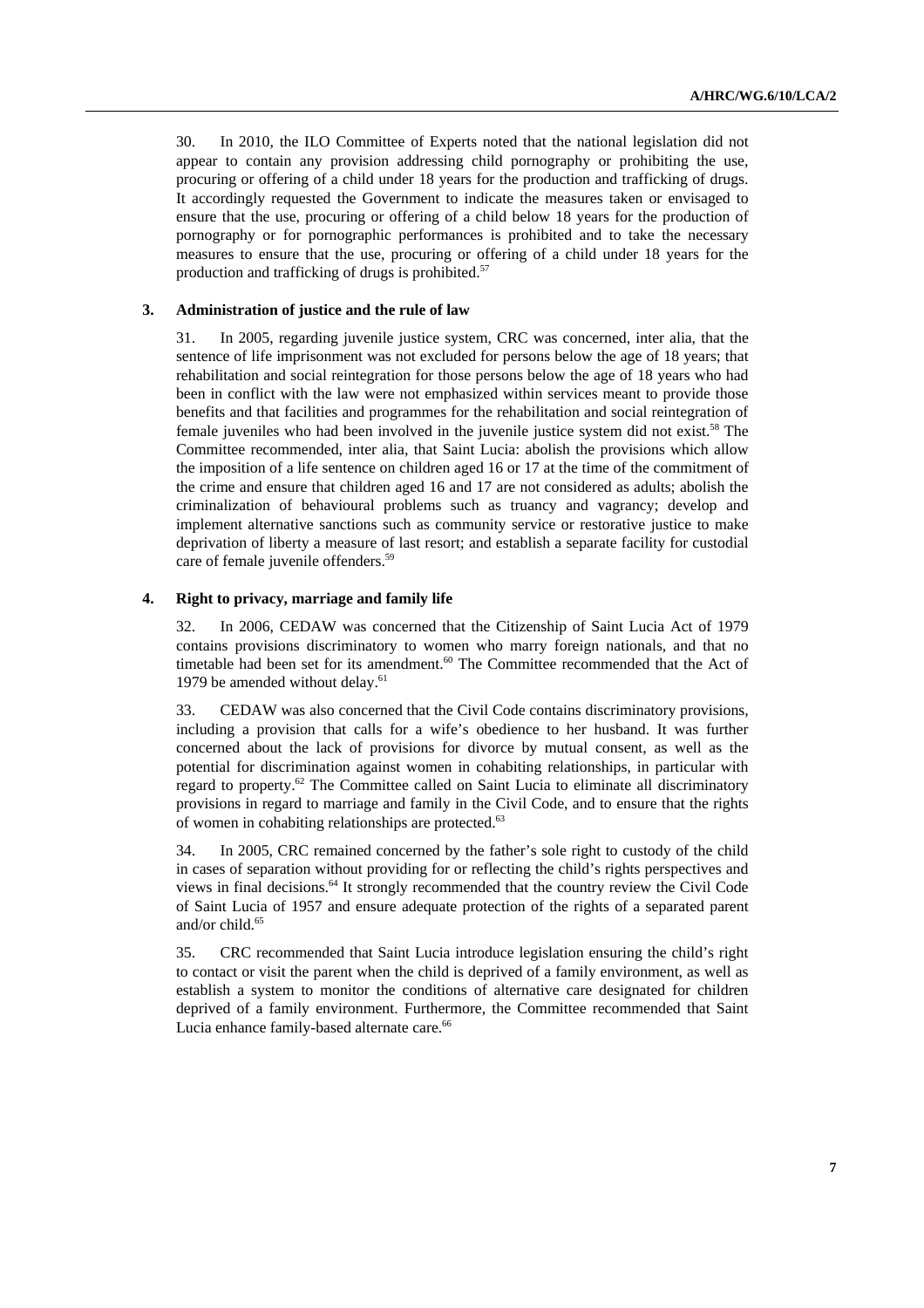### **5. Freedom of religion or belief, expression, association and peaceful assembly, and right to participate in public and political life**

36. In 2006, CEDAW was concerned about the low level of participation of women in public and political life at the highest levels of decision-making, and the lack of steps taken to address the underlying causes.<sup>67</sup> It encouraged Saint Lucia, inter alia: to take concrete measures, including temporary special measures, in accordance with article 4, paragraph 1, of the Convention, and the Committee's general recommendations 23 (1997) and 25 (2004); to establish concrete goals and timetables so as to accelerate the increase in the representation of women in all branches and levels of Government as well as to implement awareness raising campaigns.68 A 2010 United Nations Statistics Division source indicated that the proportion of seats held by women in the national parliament was stable at 11.1 per cent from 2006 to 2010.<sup>69</sup>

37. In 2004, CERD noted that the requirement to speak and read English, provided for under the Constitution, curtails the right of the indigenous population, the majority of whom are fluent only in Kweyol, to participate in political elections. The Committee recommended that Saint Lucia bring the relevant legislation into line with the Convention.<sup>70</sup>

#### **6. Right to work and to just and favourable conditions of work**

38. In 2010, ILO Committee of Experts, recalling the principle of equal remuneration for work of equal value, requested Saint Lucia to provide information on the measures taken to ensure that the criteria used and weighing of factors to determine wages in the agricultural sector were non-discriminatory and free from gender bias.<sup>71</sup>

39. In 2006, while welcoming the adoption of the Equality of Opportunity and Treatment in Employment and Occupation Act of 2000, CEDAW expressed its concern that the Labour Code of 2001 had still not been enacted, and thus no overall legislative framework was in place in the field of work and employment. The Committee was concerned that in the absence of a Code, many areas, such as collective bargaining and effective remedies for discrimination were not covered by law. It was also concerned about the potential for discrimination against women in the application of exemption clauses to the non-discrimination provisions in the Labour Code of 2001, and about the absence of a law on sexual harassment.<sup>72</sup> CEDAW encouraged Saint Lucia to ensure that provisions on sexual harassment in the workplace, including enforceable sanctions, are also included in the Labour Code; that effective mechanisms are in place against sexual harassment in the workplace and that women are informed of their rights not to be sexually harassed at work.73

40. In 2010, the ILO Committee of Experts noted that the fire services and prison officers were excluded from the Registration, Status and Recognition of Trade Unions and Employers' Organizations Act of 1999. Accordingly they do not have the right to form and join unions. The Committee of Experts requested the Government to amend the legislation so as to expressly grant such personnel the right to organize.<sup>74</sup>

#### **7. Right to social security and to an adequate standard of living**

41. A 2007 UNICEF report indicated that in Saint Lucia income inequality is significant, and pockets of malnutrition and food insecurity are still found. Eight out of every 20 people in Saint Lucia live in households facing food insecurity.75 A 2010 United Nations Statistics Division source indicated that the proportion of undernourished population in 2005 was 8.0 per cent.<sup>76</sup>

42. UNICEF also mentioned that, in Saint Lucia, children aged 15 and younger account for 39 per cent of the poor. On average, households in the poorest quintile in Saint Lucia have four times as many children as households in the wealthiest quintile.<sup>77</sup> Poverty is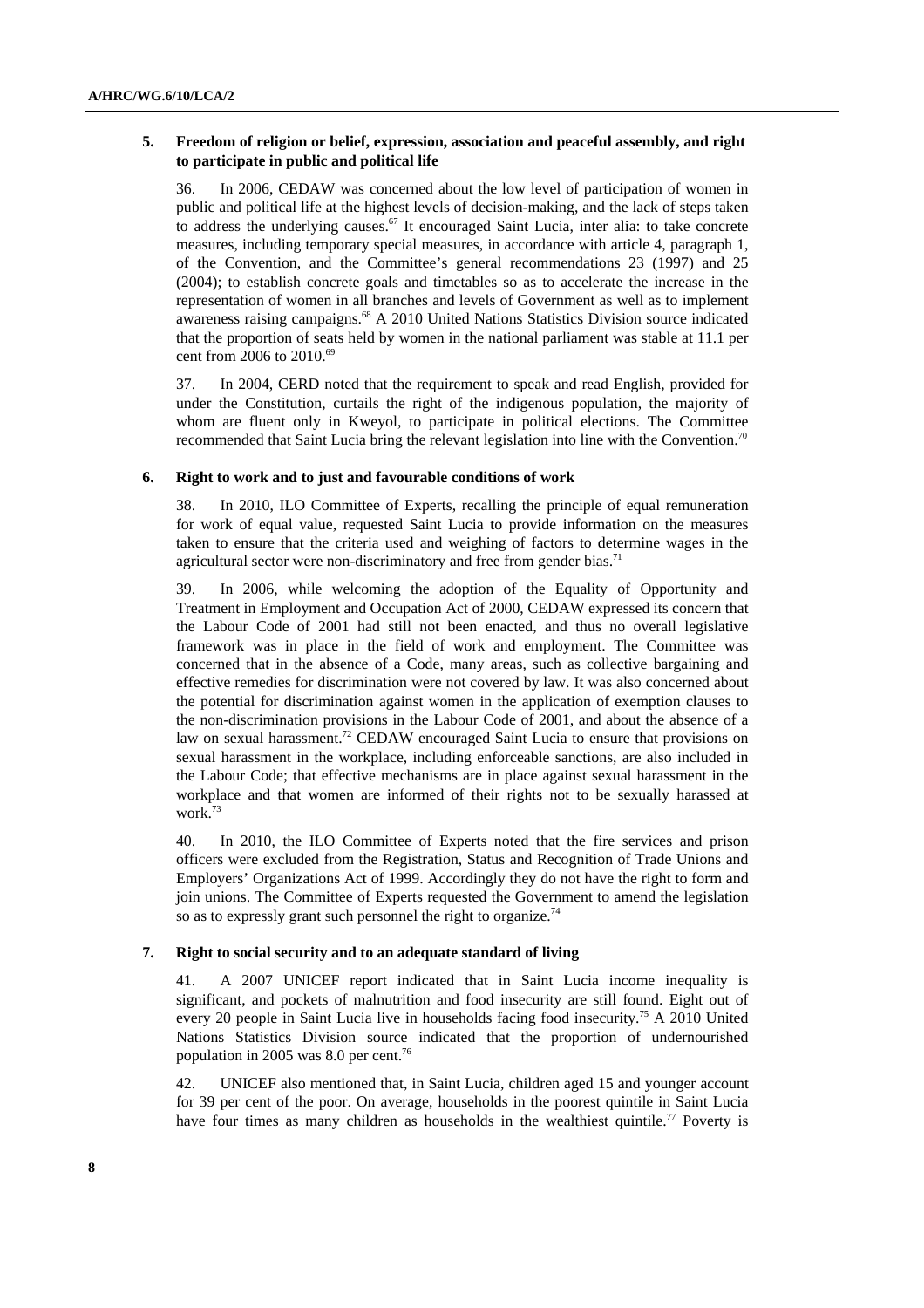primarily a rural phenomenon, with poverty in predominantly rural districts ranging from 38 to 45 per cent. Moreover, rural districts in Saint Lucia also have the highest rates of indigence.<sup>78</sup>

43. In 2006, CEDAW was concerned about the situation of women agricultural workers, especially women banana growers, who had lost their livelihoods due to the change in the banana trade regime.<sup>79</sup> The Committee called upon Saint Lucia to strengthen its efforts to ensure that women in rural communities have access to education, literacy and vocational training, and new income-generating opportunities.<sup>80</sup>

44. A 2006 UNICEF report stated that the proportion of children "at risk" is high in Saint Lucia. The main cause is household food insecurity, followed by chronic illness, such as HIV/AIDS, of a parent. Food insecurity is closely linked to poverty. Chronic illness can be a cause and an effect of poverty – for example, by preventing a parent from earning an income or maintaining a healthy diet.<sup>81</sup>

45. In 2005, CRC remained concerned at: the increase in the number of children born with low birthweight; the state of prenatal and post-natal health care; the increasing levels of obesity in young children and the associated short and long-term diseases; and the lack of educational programmes for basic child health.<sup>82</sup> The Committee recommended that Saint Lucia undertake health-care reform with a view to guaranteeing universal access and integrated health-care services. It further recommended that Saint Lucia implement adolescent-friendly, adolescent-sensitive health clinics providing both information and services to young people.<sup>83</sup>

46. In 2006, CEDAW noted with concern the persistence of unsafe abortions in the country. It was also concerned about the lack of facilities and district hospitals to provide comprehensive services for childbirth, and women's access to antenatal and postnatal services.<sup>84</sup> The Committee called on Saint Lucia to ensure that obstetric and maternal health needs are adequately addressed, including access to these services by women in rural communities; and recommended that the State provide safe abortion services in cases where those are permitted by law and enhance sex education and the availability of contraceptives so as to prevent women having to resort to unsafe abortions. CEDDAW also called on Saint Lucia to ensure that women do not require, in law or in practice, a husband's written consent for performance of tubal ligation.<sup>85</sup>

47. CRC expressed its concern at the increasing rate of HIV/AIDS and other sexually transmitted diseases among adolescents. It further noted with concern the high rate of teenage pregnancies and the fact that Saint Lucia did not pay sufficient attention to adolescent health issues, including developmental, mental and reproductive health concerns.86 CRC recommended that the country: undertake a comprehensive study to assess the nature and the extent of adolescent health problems and, with the full participation of adolescents, use this as a basis to formulate adolescent health policies and programmes with particular focus on the prevention of HIV/AIDS and other sexually transmitted diseases; strengthen developmental and mental health counselling services as well as reproductive counselling and make them known and accessible to adolescents; ensure the inclusion of reproductive health education in the school curriculum and fully inform adolescents of reproductive health rights, including the prevention of teenage pregnancies and sexually transmitted diseases, including HIV/AIDS; and continue to provide pregnant teenagers with support, including through community structures, and ensure the continuation of their education.<sup>87</sup>

48. A 2007 UNICEF report stated that HIV has emerged as a major development problem for the region. In Saint Lucia, the HIV prevalence rate is 0.1.<sup>88</sup>

49. A 2010 United Nations Statistics Division source indicated that the total proportion of urban population in Saint Lucia living in slums in 2005 was 11.9 per cent.<sup>89</sup>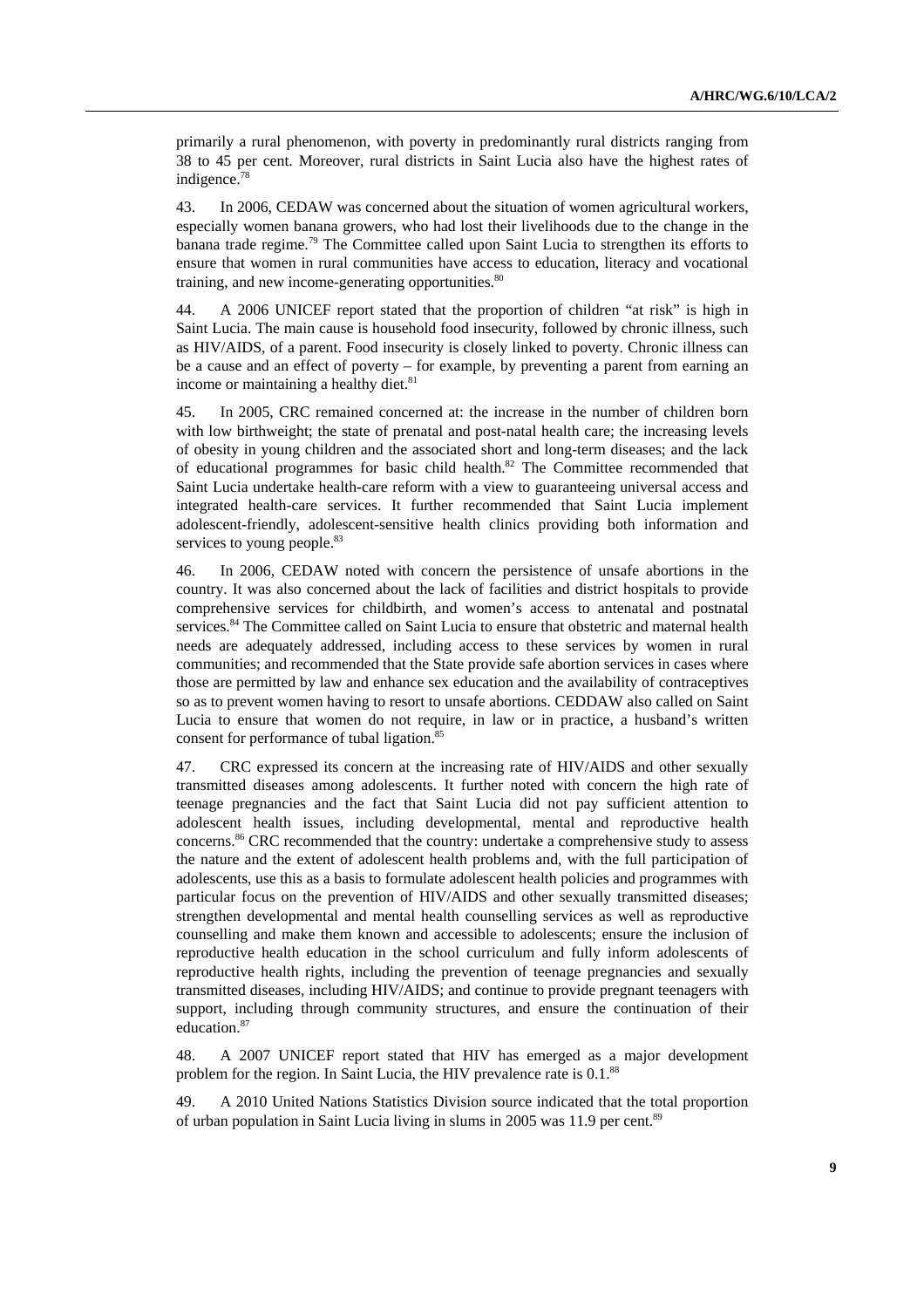#### **8. Right to education and to participate in the cultural life of the community**

50. In 2006, CEDAW was concerned about girls and women without secondary education, and the impact of that lack of education on their opportunities in other fields, including the labour market. The Committee was also concerned about the high rate of teenage pregnancy and its impact on girls' educational opportunities and economic empowerment, and the lack of proactive measures to ensure that teenage mothers stay in or return to school.<sup>90</sup> CEDAW called on Saint Lucia: to implement measures to ensure equal access of girls and women to all levels of education; to put in place measures to ensure that pregnant students stay in and return to school during and after pregnancy; and to provide incentives for young women to enter traditionally male-dominated fields of study. It encouraged the country to develop non-stereotyped educational curricula that address structural causes of discrimination against women.<sup>91</sup> In 2005, CRC expressed similar concerns regarding teenage mothers.<sup>92</sup>

51. CRC also remained concerned that Saint Lucia did not provide universal access for children, in particular to secondary school. It was further concerned at the growing number of children who drop out of school, particularly among boys.93 CRC recommended that Saint Lucia allocate adequate human and financial resources in order to: adopt effective measures to include all children in primary education and urgently decrease the dropout rates for children, particularly boys; and continue its efforts to increase the number of children entering secondary schools.<sup>9</sup>

52. In 2004, CERD noted that access to education and training by indigenous peoples appeared very limited and was concerned at the fact that Kweyol was not taught in the education system. It encouraged Saint Lucia to take measures to facilitate access to education by members of indigenous peoples and to ensure, as far as possible, that members of indigenous peoples have the opportunity to learn Kweyol and to receive instruction in this language. $95$ 

53. CERD also noted with concern that the cultural rights of the indigenous peoples were allegedly threatened by the destruction of sacred and cultural sites and objects. It requested, inter alia, that Saint Lucia take measures to preserve and protect the cultural heritage of the indigenous peoples.<sup>96</sup>

### **9. Minorities and indigenous peoples**

54. In 2004, CERD noted with concern that Saint Lucia had allegedly not recognized the Bethechilokono indigenous people.<sup>97</sup> CERD also noted with concern that the Bethechilokono people were allegedly not invited to participate in decisions affecting them, including decisions concerning management of cultural sites and other cultural objects.<sup>98</sup>

### **10. Migrants, refugees and asylum-seekers**

55. UNHCR noted that as a non-signatory State, Saint Lucia has not passed any implementing legislation and has not established a national asylum procedure. When asylum-seekers are identified, their claims are examined and decided by UNHCR.99 It added that Government has fully cooperated with UNHCR when asylum-seekers have come to its attention. This cooperation has included access to detained asylum-seekers, release from detention of asylum-seekers with valid claims and stays of deportation of recognized refugees pending their resettlement though the UNCHR programme.<sup>100</sup>

56. UNHCR also noted that Saint Lucia is located along the chain of islands of the Lesser Antilles and is among the Caribbean countries affected by mixed migratory movements of undocumented persons. UNHCR suggested that the country develop its capacities to appropriately manage the movements, including mechanisms to identify those persons within mixed flows who may be in need of refugee protection.101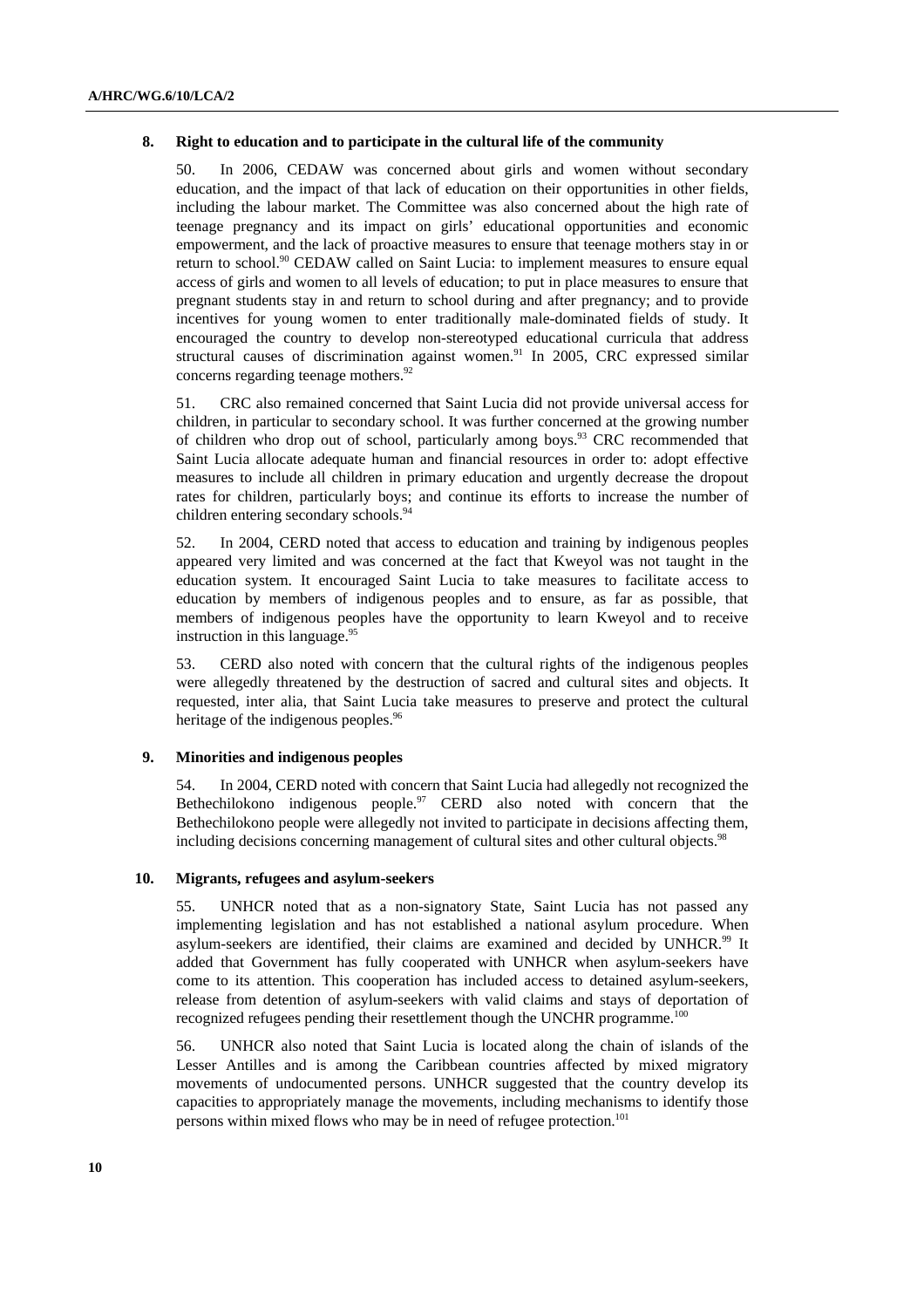57. UNHCR was not aware of any specific policies or practices in use in Saint Lucia to identify asylum-seekers within mixed migratory movements and to provide them with differentiated treatment.<sup>102</sup> It encouraged Saint Lucia to enhance dialogue and consultation with UNHCR in relation to the mixed migratory flows experienced by the country, such as through consultations on groups of undocumented migrants detected in the territory of Saint Lucia, including the arrival of third country nationals. $103$ 

58. UNHCR suggested that Saint Lucia should be encouraged to ensure the protection of stateless persons in line with international standards and noted that persons who satisfy the refugee definition of the 1951 Convention relating to the Status of Refugees should be afforded the necessary international protection associated with that status. It also noted that accession to the 1954 Convention relating to the Status of Stateless Persons would establish a framework to protect such individuals.<sup>104</sup>

#### **11. Right to development**

59. A 2007 UNICEF report indicated that economies more heavily dependent on agriculture, such as Saint Lucia, were hardest hit by the elimination of preferential trade agreements. UNICEF stated that the subregion was characterized by steady economic growth throughout the 1980s and the first half of the 1990s, but economic growth slowed after that. The slowdown was primarily a result of weakening performance in the export sector, competitive pressures from lower-priced tourist destination and sharp reductions in productivity growth associated with shifts in the composition of investment. These trends were exacerbated by the negative shocks of the early 2000s, including natural disasters, the terrorist attacks of 9/11 and the related reduction in travel, the global economic slowdown, eroding trade preferences, and oil price increases.<sup>105</sup>

## **III. Achievements, best practices, challenges and constraints**

60. In 2005, CRC acknowledged the challenges faced by Saint Lucia, namely the country's vulnerability to natural disasters, such as hurricanes, which regularly posed serious difficulties for the full realization of children's rights enshrined in the Convention.<sup>106</sup>

61. Similarly, a 2007 UNICEF report indicated that the Caribbean is prone to natural disasters and the countries in the subregion, including Saint Lucia, frequently face hurricanes, tropical storms, landslides, earthquakes and/or volcanoes, drought and floods. These pose significant economic and environmental threats and increase macroeconomic vulnerability, as well as vulnerability among women and children. By virtue of their size, the countries in the subregion, such as Saint Lucia, have a restricted land and natural resource base and fragile ecosystems.107

# **IV. Key national priorities, initiatives and commitments**

N/A

# **V. Capacity-building and technical assistance**

62. In 2005, CRC recommended that Saint Lucia seek technical assistance with regard to: coordination of the activities of the various ministries dealing with matters pertaining to children,108 development and implementation of a national plan of action for the full implementation of the Convention,<sup>109</sup> establishment of an independent body to monitor the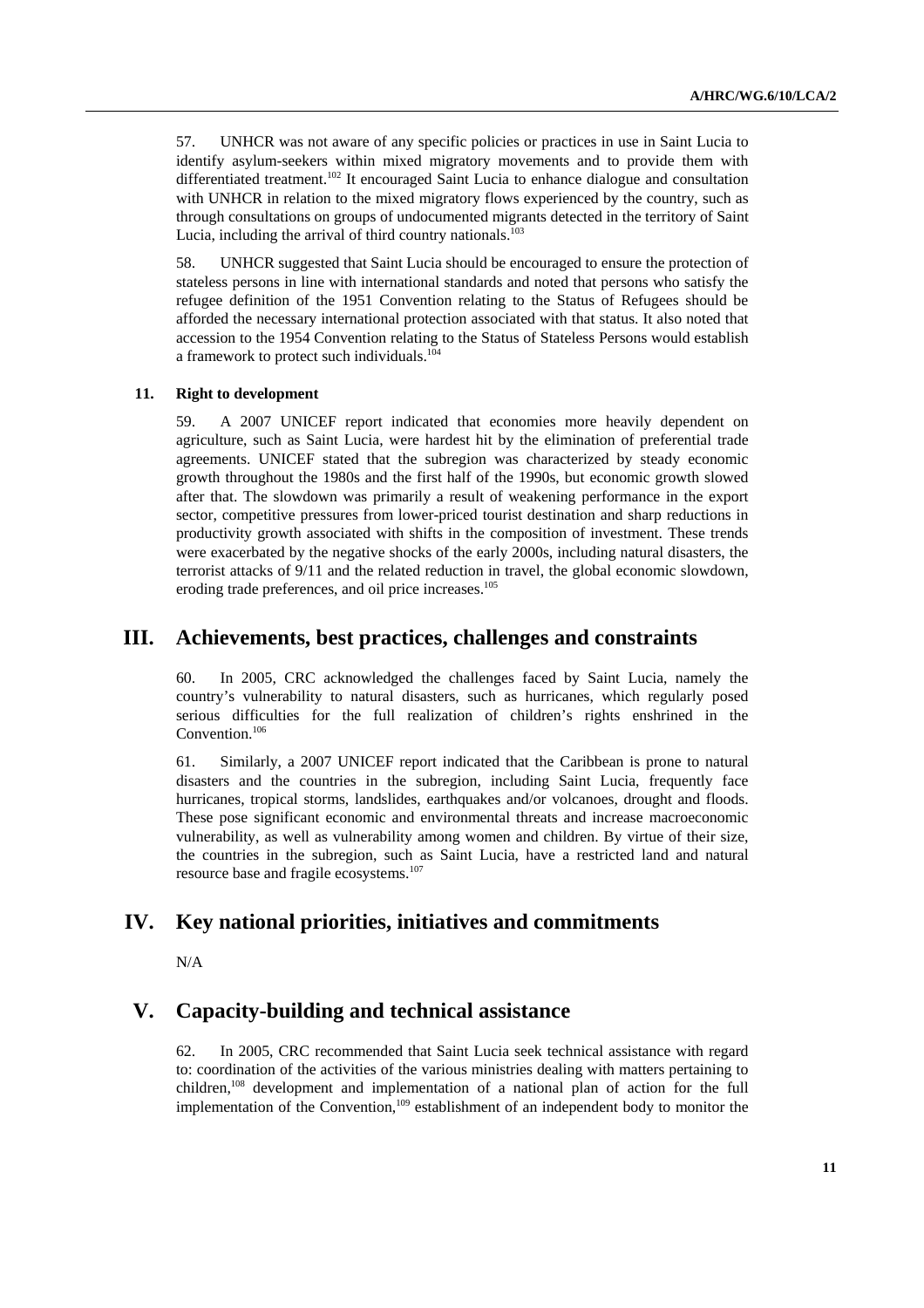implementation of the Convention,<sup>110</sup> addressing child abuse and neglect, $111$  ensuring the rights of children with disabilities,  $112$  and improving the juvenile justice system.<sup>113</sup>

63. UNHCR offered to provide technical support in the drafting of national refugee legislation, as well as to provide training and capacity-building services for designated staff within the Government of Saint Lucia, in order to strengthen the capacity of the Government to manage mixed migratory flows while protecting asylum-seekers.<sup>114</sup>

#### *Notes*

| Unless indicated otherwise, the status of ratifications of instruments listed in the table may be found |                                                                                               |  |  |
|---------------------------------------------------------------------------------------------------------|-----------------------------------------------------------------------------------------------|--|--|
|                                                                                                         | in Multilateral Treaties Deposited with the Secretary-General: Status as at 1 April 2006      |  |  |
| (ST/LEG/SER.E.26), supplemented by the official website of the United Nations Treaty Collection         |                                                                                               |  |  |
|                                                                                                         | database, Office of Legal Affairs of the United Nations Secretariat, http://treaties.un.org/. |  |  |
|                                                                                                         | The following abbreviations have been used for this document:                                 |  |  |
| <b>ICERD</b>                                                                                            | International Convention on the Elimination of All Forms of Racial                            |  |  |
|                                                                                                         | Discrimination                                                                                |  |  |
| <b>ICESCR</b>                                                                                           | International Covenant on Economic, Social and Cultural Rights                                |  |  |
| <b>OP-ICESCR</b>                                                                                        | Optional Protocol to ICESCR                                                                   |  |  |
| <b>ICCPR</b>                                                                                            | International Covenant on Civil and Political Rights                                          |  |  |
| <b>ICCPR-OP 1</b>                                                                                       | Optional Protocol to ICCPR                                                                    |  |  |
| <b>ICCPR-OP 2</b>                                                                                       | Second Optional Protocol to ICCPR, aiming at the abolition of the death penalty               |  |  |
| <b>CEDAW</b>                                                                                            | Convention on the Elimination of All Forms of Discrimination against Women                    |  |  |
| OP-CEDAW                                                                                                | Optional Protocol to CEDAW                                                                    |  |  |
| <b>CAT</b>                                                                                              | Convention against Torture and Other Cruel, Inhuman or Degrading Treatment or                 |  |  |
|                                                                                                         | Punishment                                                                                    |  |  |
| OP-CAT                                                                                                  | Optional Protocol to CAT                                                                      |  |  |
| <b>CRC</b>                                                                                              | Convention on the Rights of the Child                                                         |  |  |
| OP-CRC-AC                                                                                               | Optional Protocol to CRC on the involvement of children in armed conflict                     |  |  |
| OP-CRC-SC                                                                                               | Optional Protocol to CRC on the sale of children, child prostitution and child                |  |  |
|                                                                                                         | pornography                                                                                   |  |  |
| <b>ICRMW</b>                                                                                            | International Convention on the Protection of the Rights of All Migrant Workers               |  |  |
|                                                                                                         | and Members of Their Families                                                                 |  |  |
| <b>CRPD</b>                                                                                             | Convention on the Rights of Persons with Disabilities                                         |  |  |
| <b>OP-CRPD</b>                                                                                          | Optional Protocol to the Convention on the Rights of Persons with Disabilities                |  |  |
| <b>CED</b>                                                                                              | International Convention for the Protection of All Persons from Enforced                      |  |  |
|                                                                                                         | Disappearance                                                                                 |  |  |
| Adopted by the General Assembly in its resolution 63/117 of 10 December 2008. Article 17,               |                                                                                               |  |  |

paragraph 1, of OP-ICESCR states that "The present Protocol is open for signature by any State that has signed, ratified or acceded to the Covenant".

<sup>4</sup> Protocol to Prevent, Suppress and Punish Trafficking in Persons, Especially Women and Children, supplementing the United Nations Convention against Transnational Organized Crime.

- <sup>5</sup> 1951 Convention relating to the Status of Refugees and its 1967 Protocol, 1954 Convention relating to the status of Stateless Persons and 1961 Convention on the Reduction of Statelessness.
- $6$  Geneva Convention for the Amelioration of the Condition of the Wounded and Sick in Armed Forces in the Field (First Convention); Geneva Convention for the Amelioration of the Condition of Wounded, Sick and Shipwrecked Members of Armed Forces at Sea (Second Convention); Convention relative to the Treatment of Prisoners of War (Third Convention); Convention relative to the Protection of Civilian Persons in Time of War (Fourth Convention); Protocol Additional to the Geneva Conventions of 12 August 1949, and relating to the Protection of Victims of International Armed Conflicts (Protocol I); Protocol Additional to the Geneva Conventions of 12 August 1949, and relating to the Protection of Victims of Non-International Armed Conflicts (Protocol II); Protocol Additional to the Geneva Conventions of 12 August 1949, and relating to the Adoption of an Additional Distinctive Emblem (Protocol III). For the official status of ratifications, see Federal Department of Foreign Affairs of Switzerland, at

www.eda.admin.ch/eda/fr/home/topics/intla/intrea/chdep/warvic.html.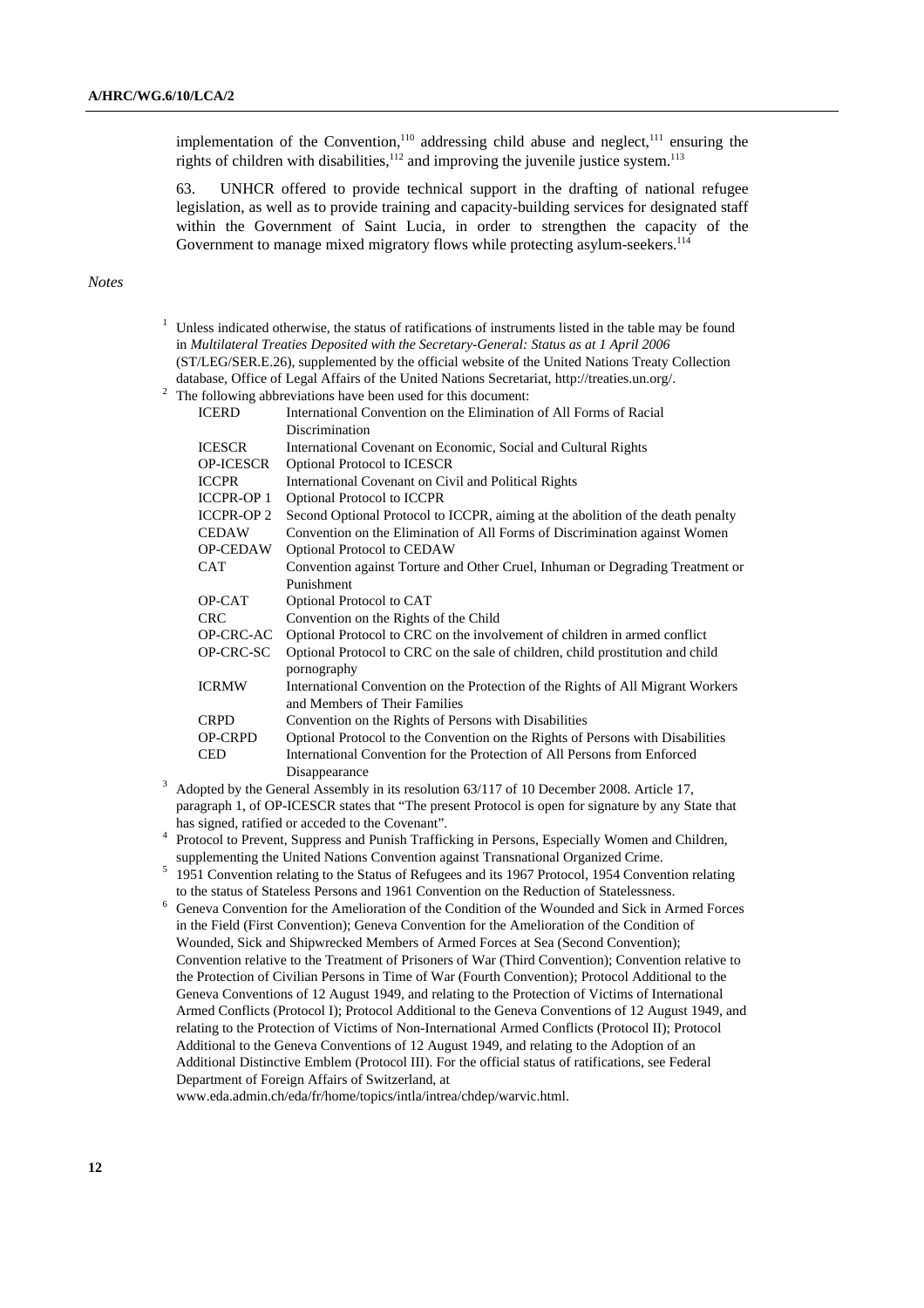- <sup>7</sup> International Labour Organization Convention No. 29 concerning Forced or Compulsory Labour; Convention No. 105 concerning the Abolition of Forced Labour, Convention No. 87 concerning Freedom of Association and Protection of the Right to Organise; Convention No. 98 concerning the Application of the Principles of the Right to Organise and to Bargain Collectively; Convention No. 100 concerning Equal Remuneration for Men and Women Workers for Work of Equal Value; Convention No. 111 concerning Discrimination in Respect of Employment and Occupation; Convention No. 138 concerning Minimum Age for Admission to Employment; Convention No. 182 concerning the Prohibition and Immediate Action for the Elimination of the Worst Forms of Child Labour.
- Concluding observations of the Committee on the Elimination of Discrimination against Women (CEDAW/C/LCA/CO/6), para. 40.
- Ibid., para. 20.
- 10 Ibid., para. 37.
- <sup>11</sup> Concluding observations of the Committee on the Rights of the Child (CRC/C/15/Add.258), para. 75.<br><sup>12</sup> Ibid., para. 67.
- 
- $13$  Ibid., para. 47 (c).
- <sup>14</sup> Official Records of the General Assembly, Fifty-ninth Session, Supplement No. 18 (A/59/18), paras. 454–455.<br><sup>15</sup> UNHCR submission to the UPR on Saint Lucia, pp. 2–3.<br><sup>16</sup> CEDAW/C/LCA/CO/6, para. 8.
- 
- 
- 17 Ibid., para. 10.
- <sup>18</sup> Ibid., para. 4.
- $^{19}$  CRC/C/15/Add.258, para. 9.<br> $^{20}$  Ibid. para. 25
- Ibid., para. 25.
- $21$  Ibid., para. 26.
- <sup>22</sup> For the list of national human rights institutions with accreditation status granted by the International Coordinating Committee of National Institutions for the Promotion and Protection of Human Rights (ICC), see A/HRC/13/45, annex I.<br>
<sup>23</sup> CEDAW/C/LCA/CO/6, paras. 13–14.
- 
- 24 CRC/C/15/Add.258, para. 16.
- <sup>25</sup> See General Assembly resolution 59/113B and Human Rights Council resolutions 6/24, 10/3 and 12/4. See also letters from the High Commissioner for Human Rights dated 9 January 2006 and 10 December 2007, available from http://www2.ohchr.org/english/issues/education/training/Summary-
- national-initiatives2005-2009.htm.<br><sup>26</sup> CRC/C/15/Add.258, para. 14.<br><sup>27</sup> The following abbrayiations have
- The following abbreviations have been used for this document: CERD Committee on the Elimination of Racial Discrimination
	- CEDAW Committee on the Elimination of Discrimination against Women
- CRC Committee on the Rights of the Child 28 A/59/18, para. 434.
- 
- 29 Ibid., para. 435
- The questionnaires referred to are those reflected in an official report by a special procedure mandate holder issued between 1 January 2006 and 30 June 2010. Responses counted for the purposes of this section are those received within the relevant deadlines, and referred to in the following documents: (a) E/CN.4/2006/62, para. 24, and E/CN.4/2006/67, para. 22; (b) A/HRC/4/23, para. 14; (c) A/HRC/4/24, para. 9; (d) A/HRC/4/29, para. 47; (e) A/HRC/4/31, para. 24; (f) A/HRC/4/35/Add.3, para. 7; (g) A/HRC/6/15, para. 7; (h) A/HRC/7/6, annex; (i) A/HRC/7/8, para. 35; (j) A/HRC/8/10, para. 120, footnote 48; (k) A/62/301, paras. 27, 32, 38, 44 and 51; (l) A/HRC/10/16 and Corr.1, footnote 29; (m) A/HRC/11/6, annex; (n) A/HRC/11/8, para. 56; (o) A/HRC/11/9, para. 8, footnote 1; (p) A/HRC/12/21, para. 2, footnote 1; (q) A/HRC/12/23, para. 12; (r) A/HRC/12/31, para. 1, footnote 2; (s) A/HRC/13/22/Add.4; (t) A/HRC/13/30, para. 49; (u) A/HRC/13/42, annex I; (v) A/HRC/14/25, para. 6, footnote 1; (w) A/HRC/14/31, para. 5, footnote 2.<br><sup>31</sup> CEDAW/C/LCA/CO/6, para. 17.
- 
- $\frac{32}{33}$  Ibid., para. 18.
- $A/59/18$ , para. 452.
- 34 CRC/C/15/Add.258, para. 28.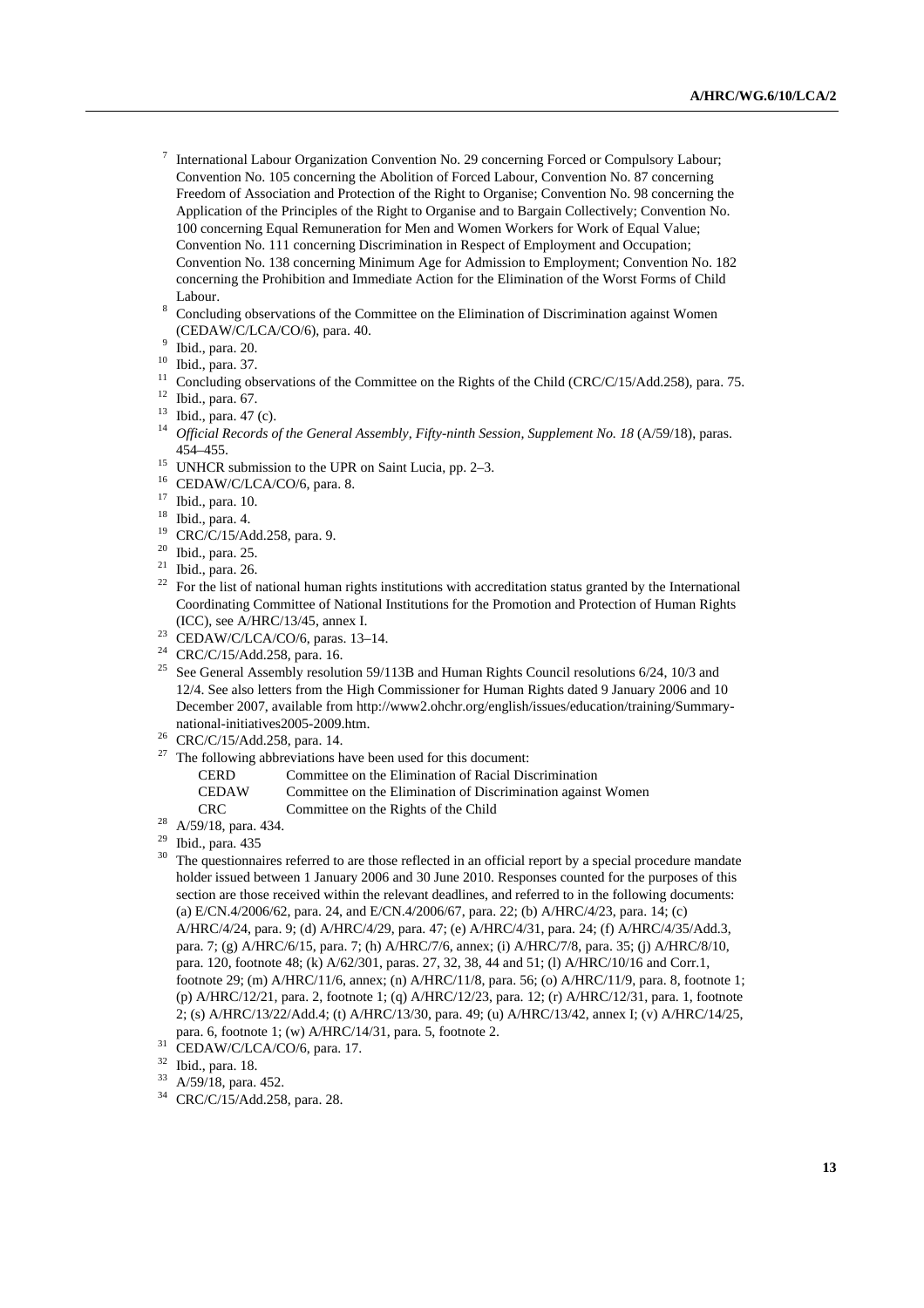- 35 Ibid., para. 53.
- $\frac{36}{37}$  Ibid., para. 54 (a).
- Economic and Social Council, report of the Secretary-General on capital punishment and implementation of safeguards guaranteeing protection of the rights of those facing the death penalty (E/2010/10), paras. 25 and 31. 38 Ibid., table 4, p. 64.
- 
- 39 Ibid., para. 21.
- 40 A/59/18, para. 444
- <sup>41</sup> ILO Committee of Experts on the Application of Conventions and Recommendations, Individual Direct Request concerning Forced Labour Convention, 1930 (No. 29), 2010, Geneva, doc. No. %) (ILOLEX) 092010LCA029, second paragraph. 42 CEDAW/C/LCA/CO/6, para. 21.
- 
- 43 Ibid., para. 22.
- 44 Ibid., para. 19.
- 45 Ibid., para. 20.
- <sup>46</sup> ILO Committee of Experts on the Application of Conventions and Recommendations, Individual Direct Request concerning Worst Forms of Child Labour Convention, 1999 (No. 182), 2010, Geneva, doc. No. (ILOLEX) 092010LCA182, second paragraph. 47 CRC/C/15/Add.258, para. 49.
- 
- 48 Ibid., para. 50.
- 49 UNICEF, *A Study of Child Vulnerability in Barbados, St. Lucia and St. Vincent & the Grenadines*, (Barbados, 2006), p. 9. Available from www.unicef.org/barbados/cao\_resources\_vulnerability.pdf.<br>
<sup>50</sup> Ibid., p. 10.<br>
<sup>51</sup> CBC/C/15/Add 258, pare, 70.
- 
- CRC/C/15/Add.258, para. 70.
- 52 Ibid., para. 71.
- $\frac{53}{54}$  Ibid., para. 34.
- Ibid., para. 35.
- 55 Ibid., para. 66.
- $^{56}$  Ibid., para. 67.
- ILO Committee of Experts on the Application of Conventions and Recommendations, Individual Direct Request concerning Worst Forms of Child Labour Convention, 1999 (No. 182), 2010, Geneva, doc. No. (ILOLEX) 092010LCA182, sixth and seventh paragraphs.<br>
<sup>58</sup> CRC/C/15/Add.258, para. 72.
- 
- 59 Ibid., para. 73.
- 60 CEDAW/C/LCA/CO/6, para. 25.
- 61 Ibid., para. 26.
- 62 Ibid., para. 35.
- 63 Ibid., para. 36.
- 64 CRC/C/15/Add.258, para. 40.
- $<sup>65</sup>$  Ibid., para. 41.</sup>
- 66 Ibid., para. 45.
- 67 CEDAW/C/LCA/CO/6, para. 23.
- 68 Ibid., para. 24.
- 69 United Nations Statistics Division coordinated data and analyses. Available from http://unstats.un.org/unsd/mdg/SeriesDetail.aspx?srid=557&crid=662. 70 A/59/18, para. 446.
- 
- $71$  ILO Committee of Experts on the Application of Conventions and Recommendations, Individual Direct Request concerning Equal Remuneration Convention, 1951 (No. 100), 2010, Geneva, doc. No. (ILOLEX) 092010LCA100, second paragraph. 72 CEDAW/C/LCA/CO/6, para. 29.
- 
- 73 Ibid., para. 30.
- <sup>74</sup> ILO Committee of Experts on the Application of Conventions and Recommendations, Individual Direct Request concerning Freedom of Association Convention, 1948 (No. 87), 2010, Geneva, doc. No. (ILOLEX) 092010LCA087. 75 UNICEF, *Situation Analysis of Children and Women in the Eastern Caribbean* (Barbados, 2007),
- pp. ix and x, available from www.unicef.org/barbados/cao\_unicefeco\_sitan.pdf.